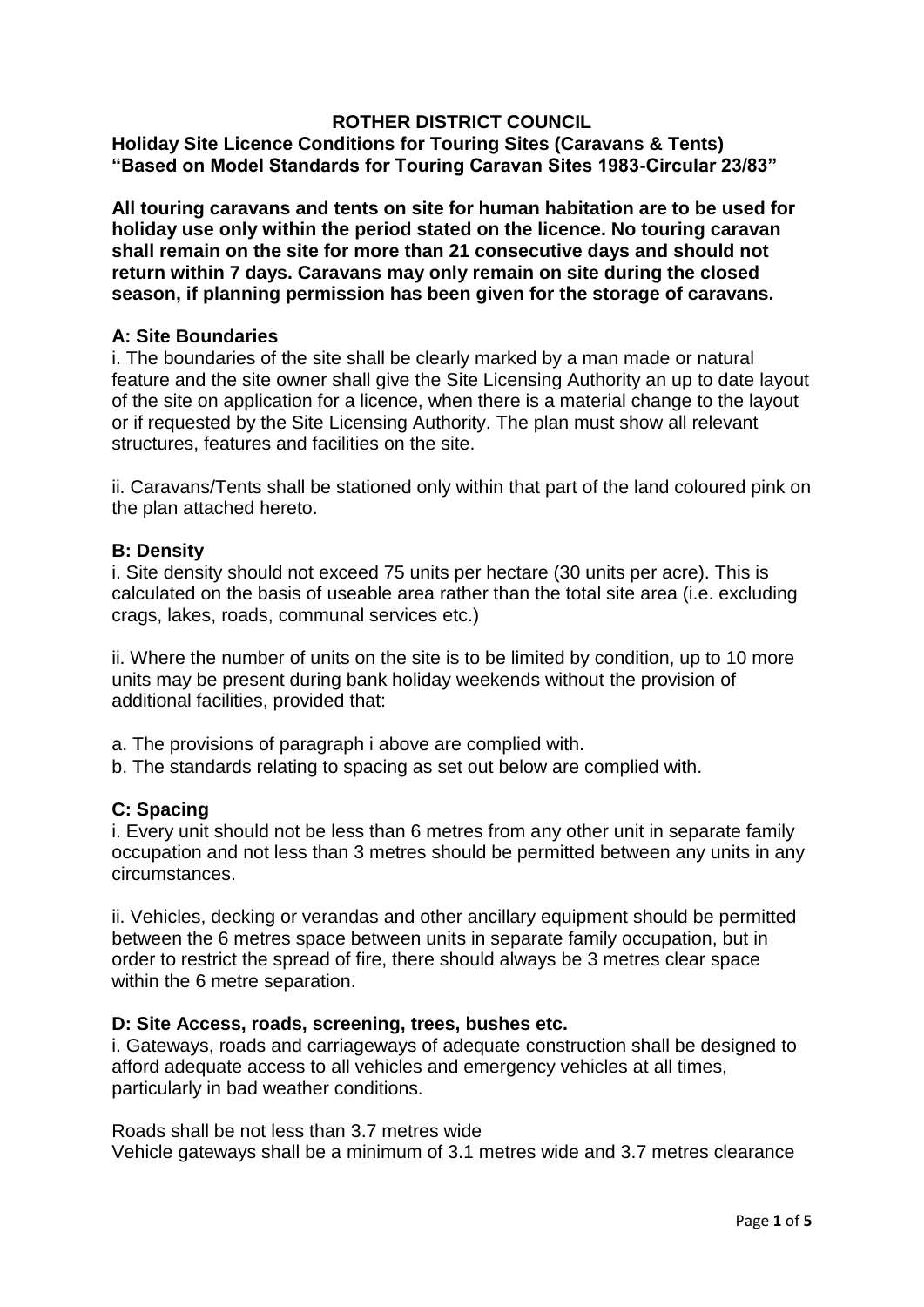No overhead cable shall be 4.5 metres above roads

Roads shall be suitably lit at night, taking into account the needs and characteristics of a particular site

ii. Where gateways, roads, carriageways, footpaths etc. are provided they should have be adequate surface water drainage and they shall be maintained in good condition, repair and free and clear of rubbish.

iii. Emergency vehicle routes within the site should be kept clear of obstructions at all times.

iv. Any screening by the way of bushes or trees which are required by the Site Licensing Authority shall be maintained to a proper standard.

v. Site grass shall be kept cut and removed at frequent and regular intervals.

## **E: Drinking Water Supply and Waste Disposal**

i. The site shall have an adequate supply of wholesome drinking water. Water points should be provided within 90 metres or short walking distance to all pitches. At each water point there should be a soak-away or gulley.

ii. Waste water disposal points should be provided and maintained so that each pitch is no further than 90 metres from a waste water disposal point. Southern Water Ltd should be consulted about the arrangements for disposal of water likely to be contaminated.

iii. All water supplies, repairs and improvements/alterations shall comply with current legislation, regulations and relevant British or European Standards. Work on water supplies and installations shall be carried out only by persons who are qualified in the particular type of work being undertaken and in accordance with current legislation and British or European Standards.

# **F: Sanitation, Drainage and Washing Facilities**

i. For sites with up to 120 pitches there shall be 2 WCs for women and 1 WC and 1 urinal for men, per 30 pitches or part thereof. Their location should be to the satisfaction of the Council.

ii. There should be 2 wash hand basins for women and 2 for men per 30 pitches or part thereof sited adjacent to the toilets. They should be provided with a constant supply of running hot and cold water

iii. Sites which have less than 10 pitches shall be provided with one WC. Sites with between 10 and 30 pitches at least 1 WC and 1 Urinal for men and 2 WCs for women should be provided.

iv. Where the provision of WCs is not feasible or justified, entry to the site should be limited to units with their own toilets or chemical closets should be provided.

v. Showers are not required on sites with less than 70 pitches. If showers are required, provision should be on the basis of 1 shower per 25 pitches with hot and cold water at a suitable controlled temperature.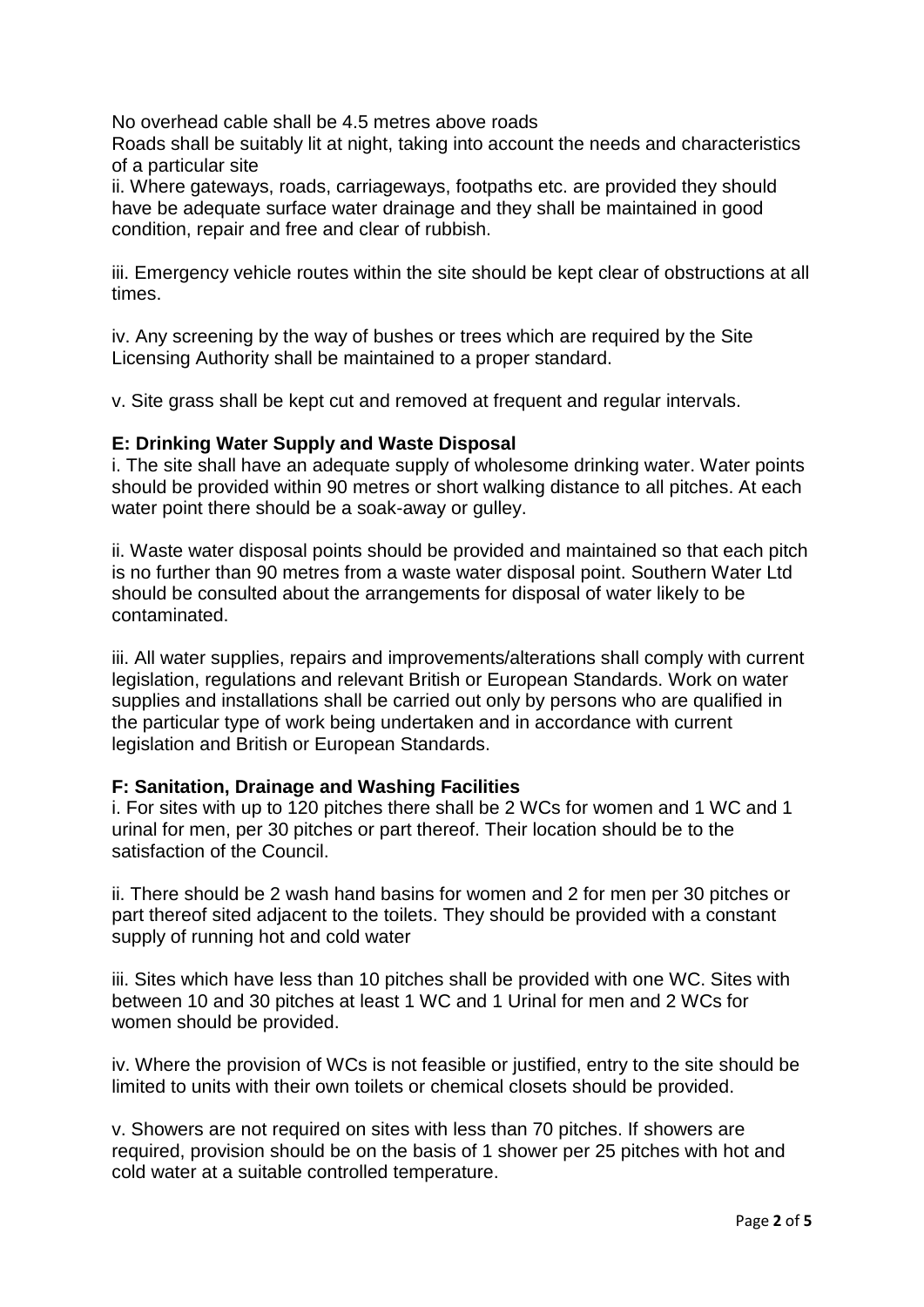vi. Whether or not WCs are provided, a properly designed disposal point for contents of chemical closets should be provided together with an adequate supply of water for cleansing containers. The method of disposal will need to be considered in the light of the particular circumstances and should be to the satisfaction of the Council and Southern Water Ltd. Water supply at disposal points should be clearly labelled as "non-drinking".

vii. Unless laundry machinery is provided, facilities for washing clothes should be provided on the basis of 4 basins per 30 units. They should be conveniently located and have an adequate supply of water and approved means of drainage complying with current guidance and regulations made by the local authority and Environment Agency.

viii. All sanitary fittings should be made to discharge to the drainage system in a manner approved by the Council.

ix. WC/Shower facilities are to be constructed in such a manner of such materials that they are easily cleansed. All facilities should be maintained in a clean and sanitary condition.

x. Particular consideration should be given to the needs of the disabled in the provision made for water points, toilets, washing points and showers.

xi. Satisfactory provision shall be made for foul drainage either by connection to a public sewer, sewage treatment works or by discharge to a properly constructed septic tank or cesspool approved by the Council. Foul drainage systems should be maintained in good order and comply with current guidance and regulations.

xii. The site should have provision for the adequate disposal of surface and ground water, to prevent discharge of surface and groundwater to the public sewer and the pooling of water above ground during normal rainfall conditions.

#### **G: Refuse Disposal**

i. Adequate provision should be made for the storage, collection and disposal of waste.

#### **H: Gas and Electricity**

i. Arrangements for the storage and use of liquid petroleum gas (LPG) should be in accordance with the current national code of practice and regulation.

ii. The electrical installation shall be subject to regulation under current relevant legislation and must be designed, installed, tested, inspected and maintained in accordance with the provisions of the current relevant statutory requirements.

iii. Any work on LPG or electrical installations and appliances shall be carried out only by persons who are competent to do the particular type of work being undertaken, in accordance with current relevant statutory requirements.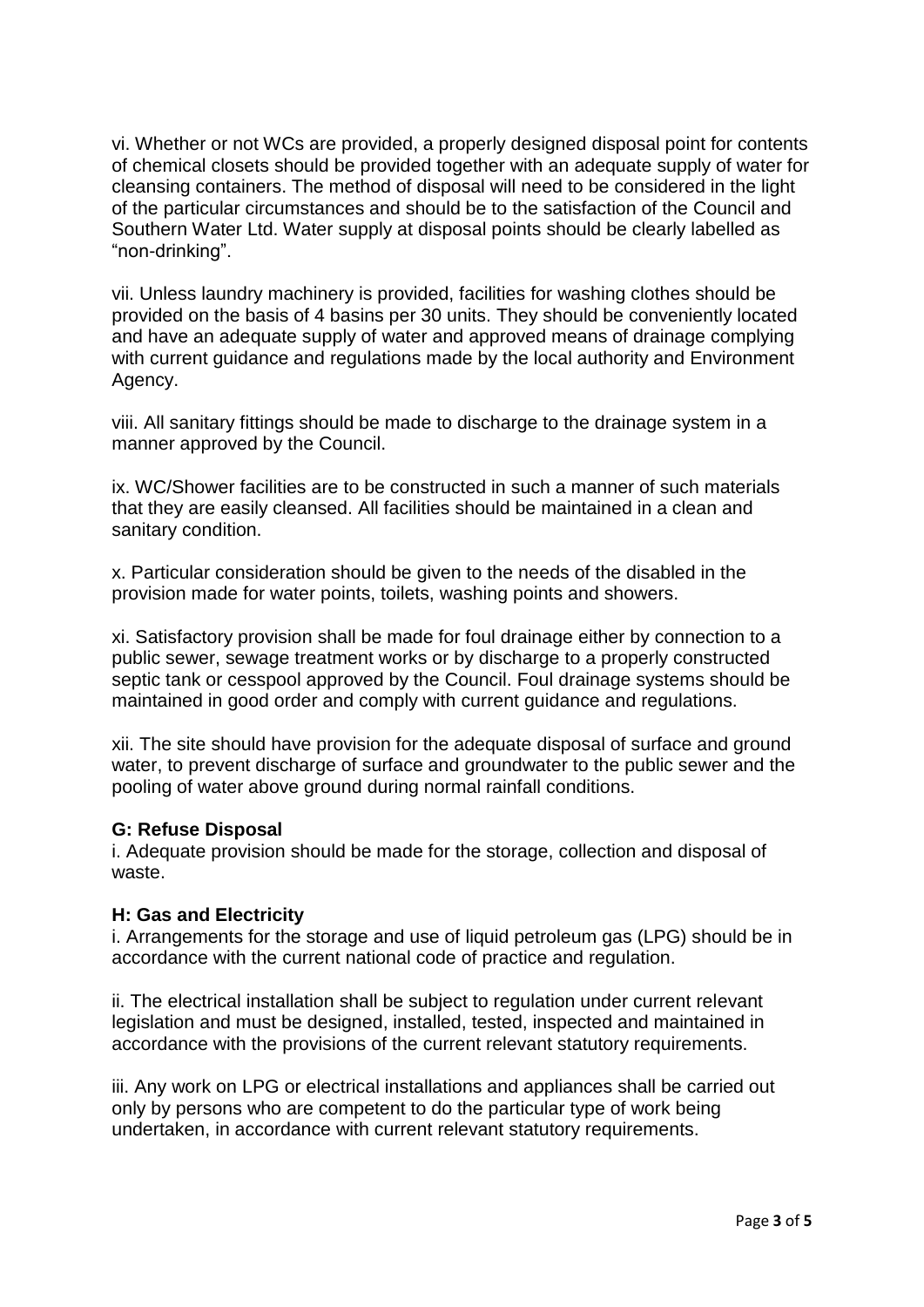iv. At sites with overhead electric lines, warning notices should be displayed on the supports for the lines and at site entrance(s). Where appropriate, these should warn against the danger of contact between the lines and the fishing lines, the masts of dinghies etc.

v. Any relevant certificates shall be provided to the Licensing Authority at their request.

## **I: Compliance with the Regulatory Reform (Fire Safety) Order 2005**

The site operator should seek the advice of ESFRS on compliance with the Order. i. A suitable and sufficient Fire Risk Assessment of the site must be made and reviewed annually. Significant findings identified must be acted upon.

ii. Provide a site specific Emergency Evacuation Plan.

iii. Make available the latest version of the fire risk assessment for inspection by relevant authorities.

The following provides a benchmark of the sort of preventative and protective measure that may be necessary following completion of a fire risk assessment.  $\Box$  Provision of suitably located, conspicuously marked fire points with adequate firefighting provisions (as a guide each unit to be located within 90 metres of a fire point)

 $\Box$  Each fire point to exhibit a conspicuous notice indicating the action to be taken in case of fire and the location of the nearest telephone.

 $\Box$  Any firefighting equipment provided on site should be installed, tested and maintained in working order by a competent person. Records must be kept for inspection by the Site Licensing Authority.

 $\Box$  Regular site audits are to be made to ensure spacing distances are to be maintained. Records to be kept to demonstrate results of audits.

 $\Box$  Emergency vehicles should be able to secure access to the site at all times (within 90 metres of any unit).

#### **J: Notices**

i. A sign indicating the name of the site should be displayed at the entrance(s) to the site.

ii. Notices should be displayed prominently on site, indicating the action to be taken in the event of an emergency and show where the police, fire service, ambulance and local doctors can be contacted, and the location of the nearest public telephone. Where practicable a telephone should be provided on the site and the full address of the site should be displayed near the telephone. Out of hours, emergency contact details of site operator/manager should also be displayed.

iii. At sites subject to flood risk, warning notices should be displayed giving advice about the operation of the flood warning system.